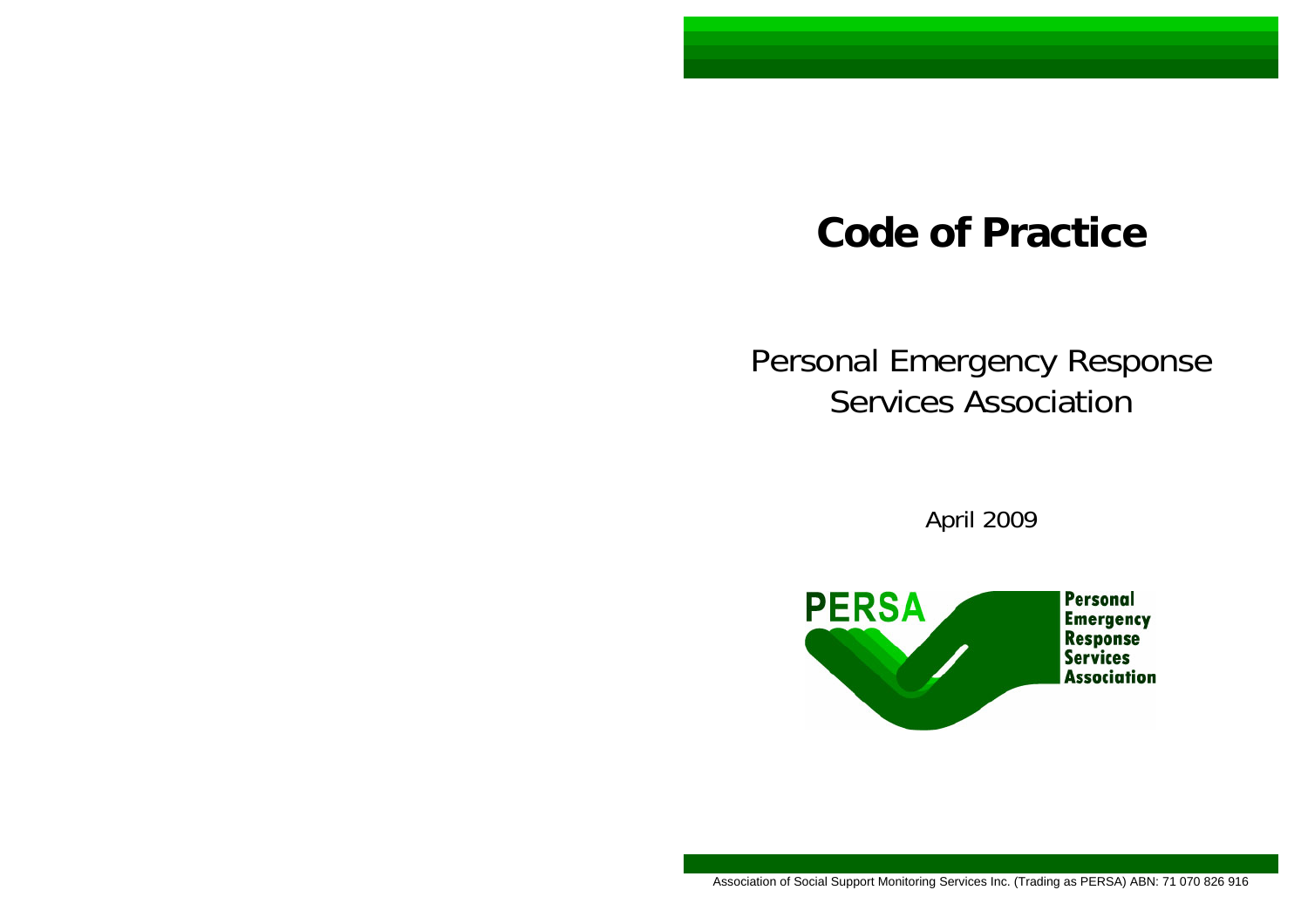| representative of __________________________ |  |  |  |  |  |
|----------------------------------------------|--|--|--|--|--|
| hereby accept this Code of Practice as a     |  |  |  |  |  |
| Standard of performance. We undertake to     |  |  |  |  |  |
| comply with the Code of Practice and AS4607- |  |  |  |  |  |
| 1999 Personal Response Systems.              |  |  |  |  |  |
|                                              |  |  |  |  |  |
|                                              |  |  |  |  |  |
| Name                                         |  |  |  |  |  |
| Signature                                    |  |  |  |  |  |
| Date                                         |  |  |  |  |  |
| Witnessed by                                 |  |  |  |  |  |
| Signature                                    |  |  |  |  |  |
| Date                                         |  |  |  |  |  |

 $-$ **Tear across here** 

J.

Page 12 of 12

Association of Social Support Monitoring Services Inc. (Trading as PERSA) ABN: 71 070 826 916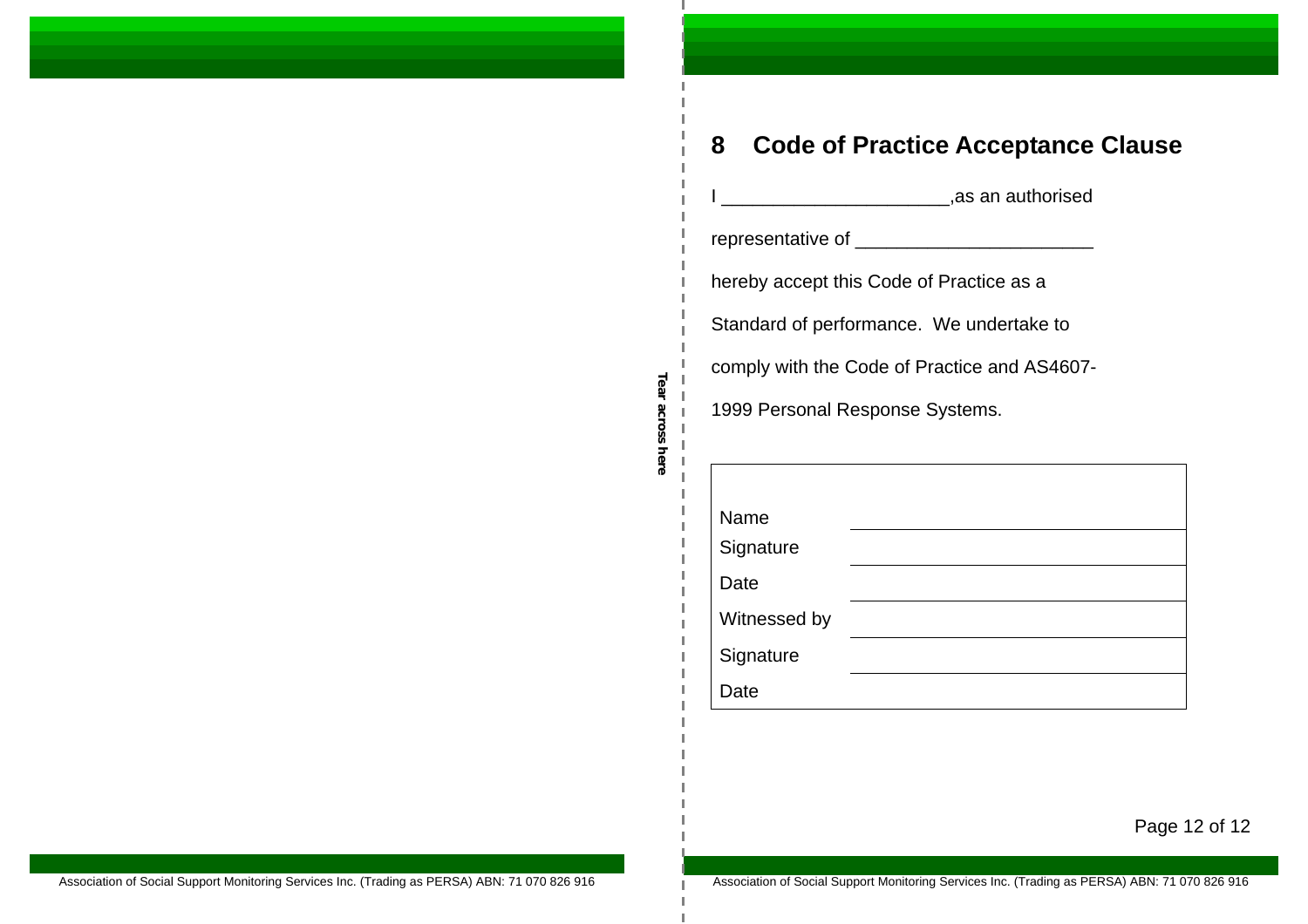| Name Of Person<br><b>Completing Checklist:</b> |          |
|------------------------------------------------|----------|
| Name Of Service:                               |          |
| <b>Contact Phone No:</b>                       |          |
| Signature:                                     |          |
| Date:                                          |          |
| OFFICE USE ONLY                                |          |
| Membership<br>Approved:                        | Yes / No |
| Date:                                          |          |
| Comments:                                      |          |
|                                                |          |
|                                                |          |
|                                                |          |
|                                                |          |

#### **For more information please contact:**

Flora Rohde Secretary Locked Bag 1, 985 Kingsford Smith Drive Eagle Farm Q 4009

Page 11 of 12

## Table of Contents **Page**

| 2 Compliance Requirements  4             |  |
|------------------------------------------|--|
|                                          |  |
|                                          |  |
|                                          |  |
|                                          |  |
| 7 Compliance Standard Agreement 8        |  |
| 8 Code of Practice Acceptance Clause  12 |  |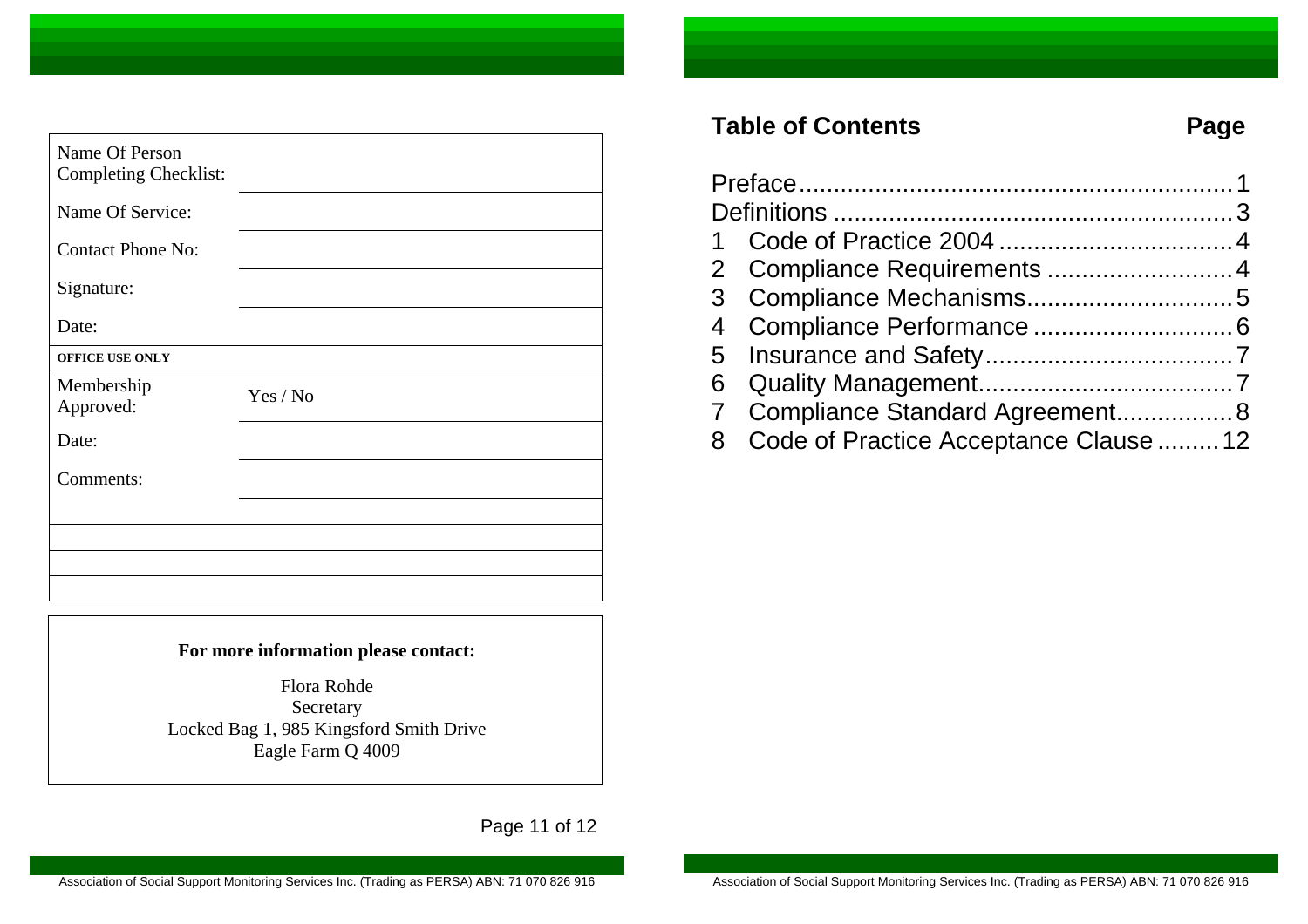## **Preface**

This Code of Practice was initially developed by a Steering Committee appointed by the Association of Social Support Monitoring Services Incorporated, formed in Adelaide on 17 February 1995. The Association was registered as a Registrable Australian Body with the Australian Securities Commission on 28 August 1995, under Corporations Law, Sub-section 360 (1). The Association was incorporated in South Australia under the Associations Incorporation Act 1985, on 20 March 1995.

In June 1999 a full revision by Standards Australia of the AS4607 Standards was completed. The revised AS2999 Standard incorporated many of the features found in our 1996 Code of Practice.

After a period of hibernation the Association elected an Executive Committee at the July 2003 AGM with Office Bearers elected at the August 2003 meeting. The Executive Committee decided in July 2003 to undertake a revision of the Code of Practice and a working party was delegated.

7 Are procedure manuals available to staff that are regularly updated?

**YES NO N/A** 

#### **Service Response**

8 Do procedures exist which ensure the client of prompt service in the case of their local unit malfunctioning?

| <b>YES</b> | <b>NO</b> | N/A |
|------------|-----------|-----|
|            |           |     |

9 If the client is left without a local unit while it is being serviced, are contacts notified so they are able to provide some level of support?

| <b>YES</b> | <b>NO</b> | N/A |
|------------|-----------|-----|
|------------|-----------|-----|

Page 1 of 12

Page 10 of 12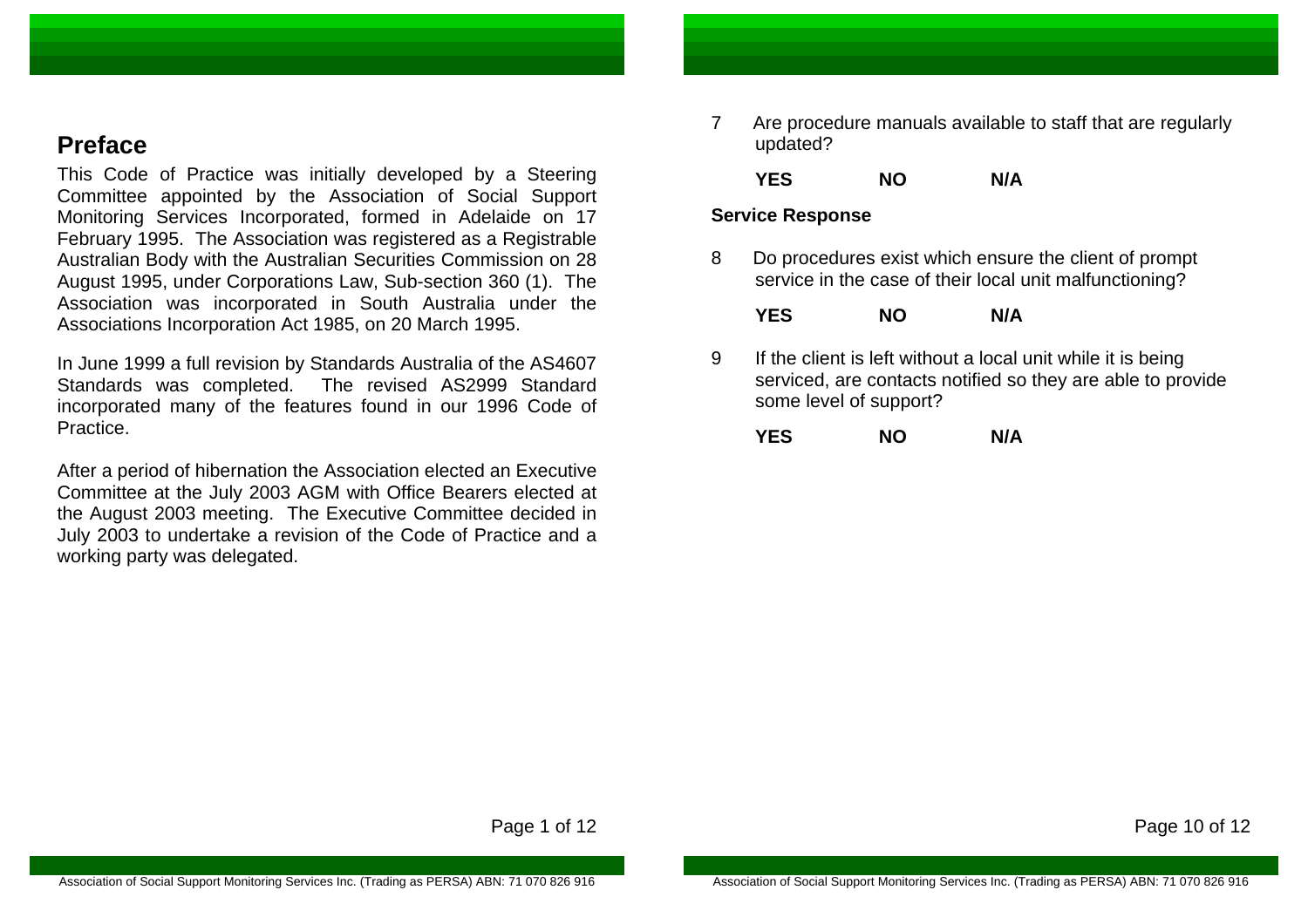#### **Network and Central Equipment and Technical Aspects**

- 1 Does the equipment comply to Australian Standard 4607– 1999
	- **YES NO N/A**

#### **Installation Aspects**

- 2 Is the trigger range tested from all areas of the client's home?
	- **YES NO N/A**
- 3 Is the voice performance demonstrated to the client on installation?
	- **YES NO N/A**
- 4 Are all existing telephones in the client's home tested after installation?
	- **YES NO N/A**

#### **Other Aspects**

- 5 Are user instructions easy to read and in no less than 12 type font?
	- **YES NO N/A**
- 6 Is equipment marked with the company name and call reference number?
	- **YES NO N/A**

In May 2004 the Executive Committee agreed to adopt Personal Emergency Response Services Association as the trading name and trading identity, with the acronym of PERSA.

The registered Trade Mark, based on the acronym PERSA with an associated stylised logo showing a "caring hand" design, can be used by financial members of the Association. The registered title of the Association of Social Support Monitoring Services Inc will be retained.

Other documentation that should be considered with this Code of Practice is the PERSA Constitution and the Australian Standards 4607-1999.



Page 9 of 12

Page 2 of 12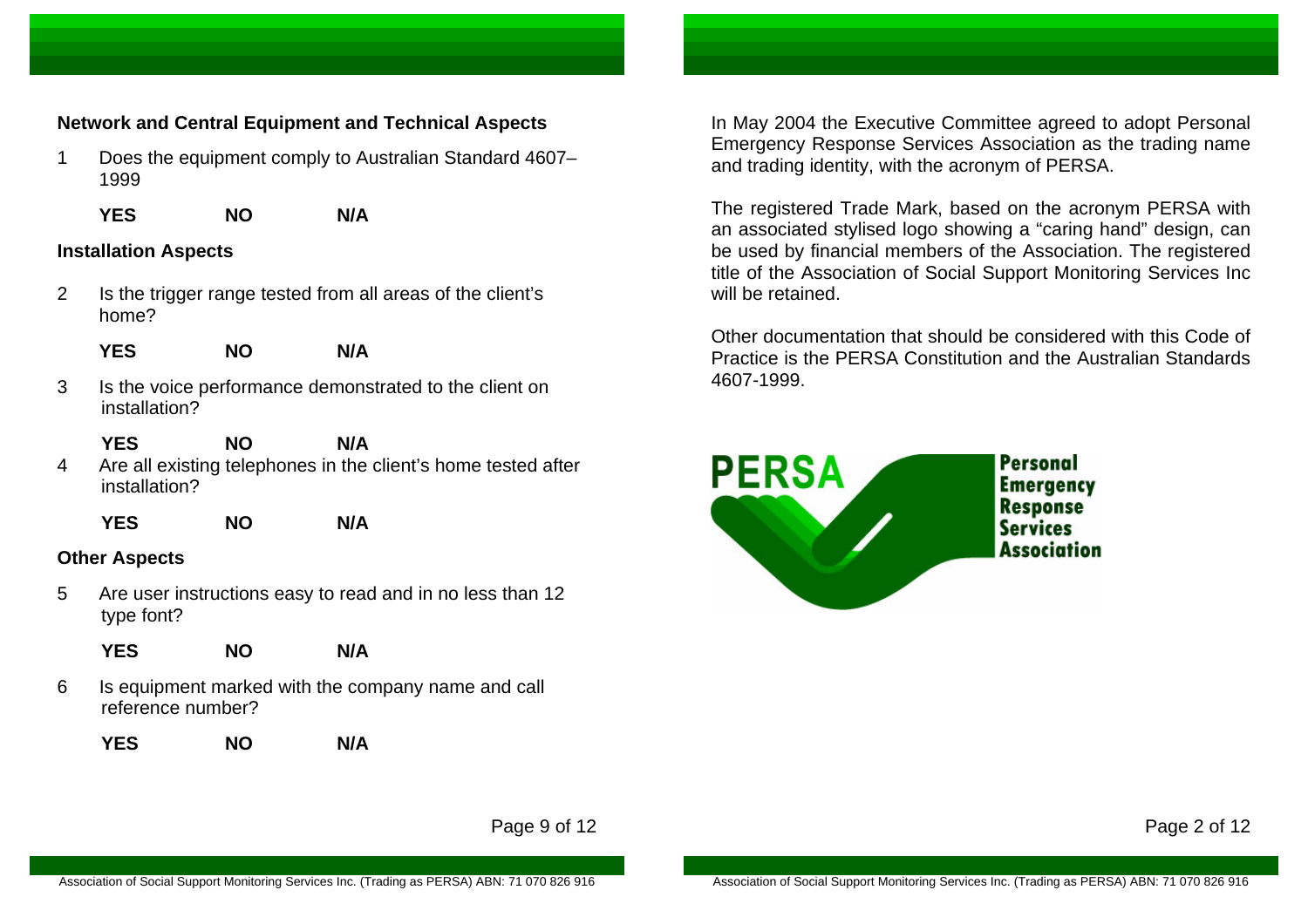## **Definitions**

- **Member** Financial member of PERSA
- **Consumer** Person in receipt of a service from a member of PERSA
- **Organisation** Member organisation of PERSA
- **Service Provider**  Any business or department or individual that provides support services to the common consumer group in either a professional or voluntary capacity.
- **Local Unit**  The equipment that responds to triggering and other signals and communicates with the Central Monitoring Facility.
- **Central Monitoring Facility**  A facility that contains the monitoring equipment and a user information system for the receipt of alarm signals from the Local Unit and is staffed 24 hours every day of the year by personnel who can initiate and verify appropriate responses.
- 6.2 Customer service responses, including service provision and complaints management.
- 6.3 Human resource management including occupational health and safety, recruitment and selection, training and development.
- 6.4 Equipment maintenance.
- 6.5 Redundancy and recovery of operational data and safe storage of archived data.
- 6.6 Business development including advertising and marketing.
- 6.7 Continual Improvement.

## **7 Compliance Standard Agreement**

The object of the CSA checklist is to aid members and applicants of the Personal Emergency Response Services Association (PERSA) to assess their suitability for membership.

*Please complete the CSA and acceptance clause and attach to your membership application or renewal of membership invoice.* 

*Please note that Associated Members do not need to complete the CSA.* 

Page 3 of 12

Page 8 of 12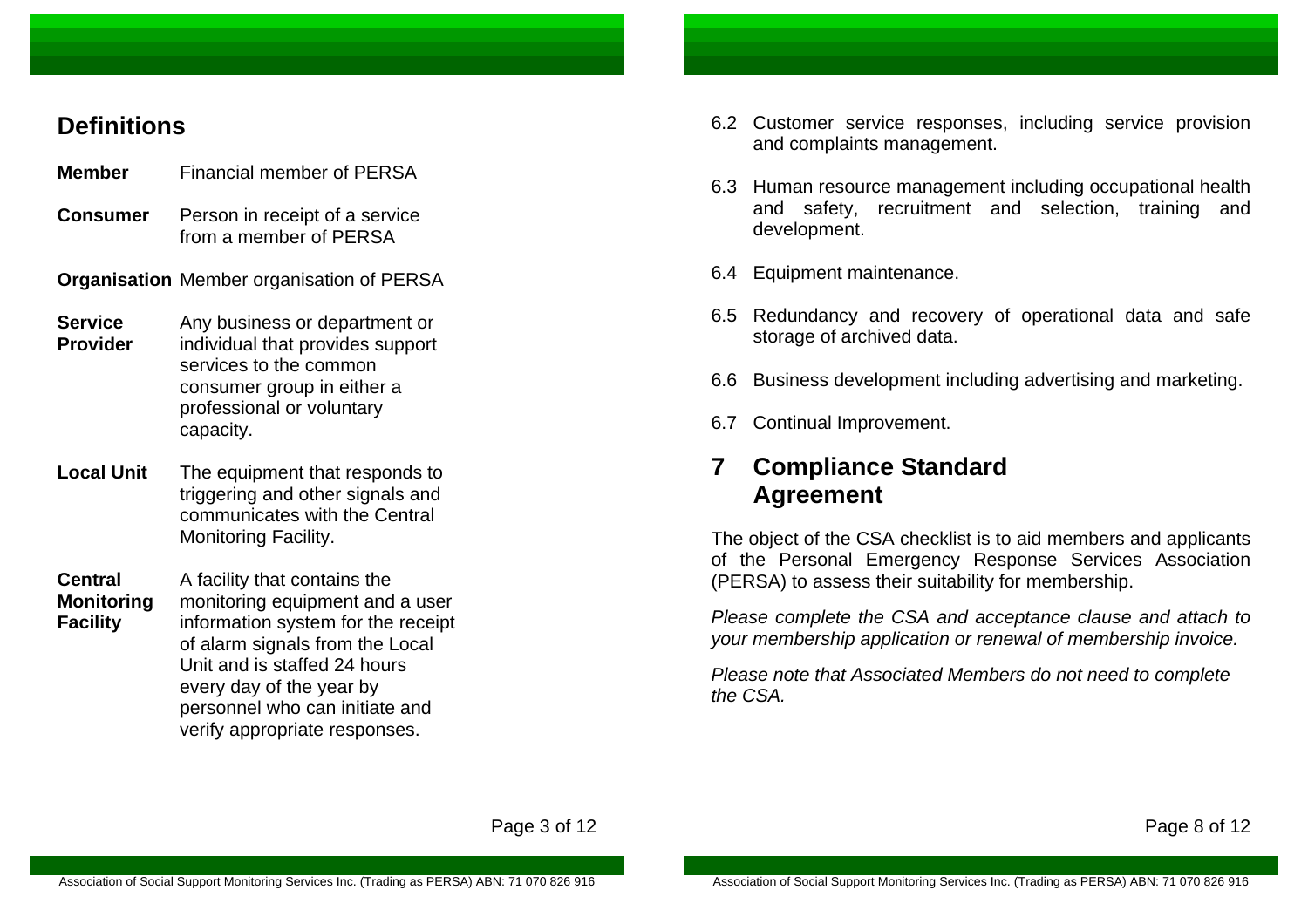4.6 Membership of PERSA implies that each and every member holds the ideals of the Association's Code of Practice as a standard. If any member is called upon to verify compliance with the Association's Code of Practice, the challenged member shall not hold the membership in common, the Executive, an employee, or any individual member of the Association legally responsible for any cost or losses incurred.

#### **5 Insurance and Safety**

5.1 A member of PERSA must have public liability insurance. Cover should be for a minimum of 10 million dollars.

## **6 Quality Management**

PERSA acknowledges different categories of membership. Manufacturers must comply to relevant industry standards and with AS4607-1999 Personal Response Systems. A member of PERSA must have the following policies and procedures documented.

6.1 Daily service operational policies and procedures that are readily available to all personnel involved in the delivery of a member's service.

## **1 Code of Practice 2004**

This Code of Practice has been developed to ensure:

- 1.1 The Association of Social Support Monitoring Services Inc trading as Personal Emergency Response Services Association (PERSA) members provide a consistently high quality of goods and services to recipients of Personal Emergency Response Services throughout Australia.
- 1.2 Industry, government and the community have confidence in member performance.
- 1.3 Consumers are supplied with relevant information regarding goods and services.
- 1.4 Appropriate responses to all calls are made, legal responsibilities are complied with and the industry's image and reputation are maintained and enhanced.

## **2 Compliance Requirements**

The following minimum requirements must be met by PERSA members:-

- 2.1 Australian Standard for Personal Response Systems, AS 4607-1999.
- 2.2 PERSA Code of Practice for Members.

Page 4 of 12

Page 7 of 12